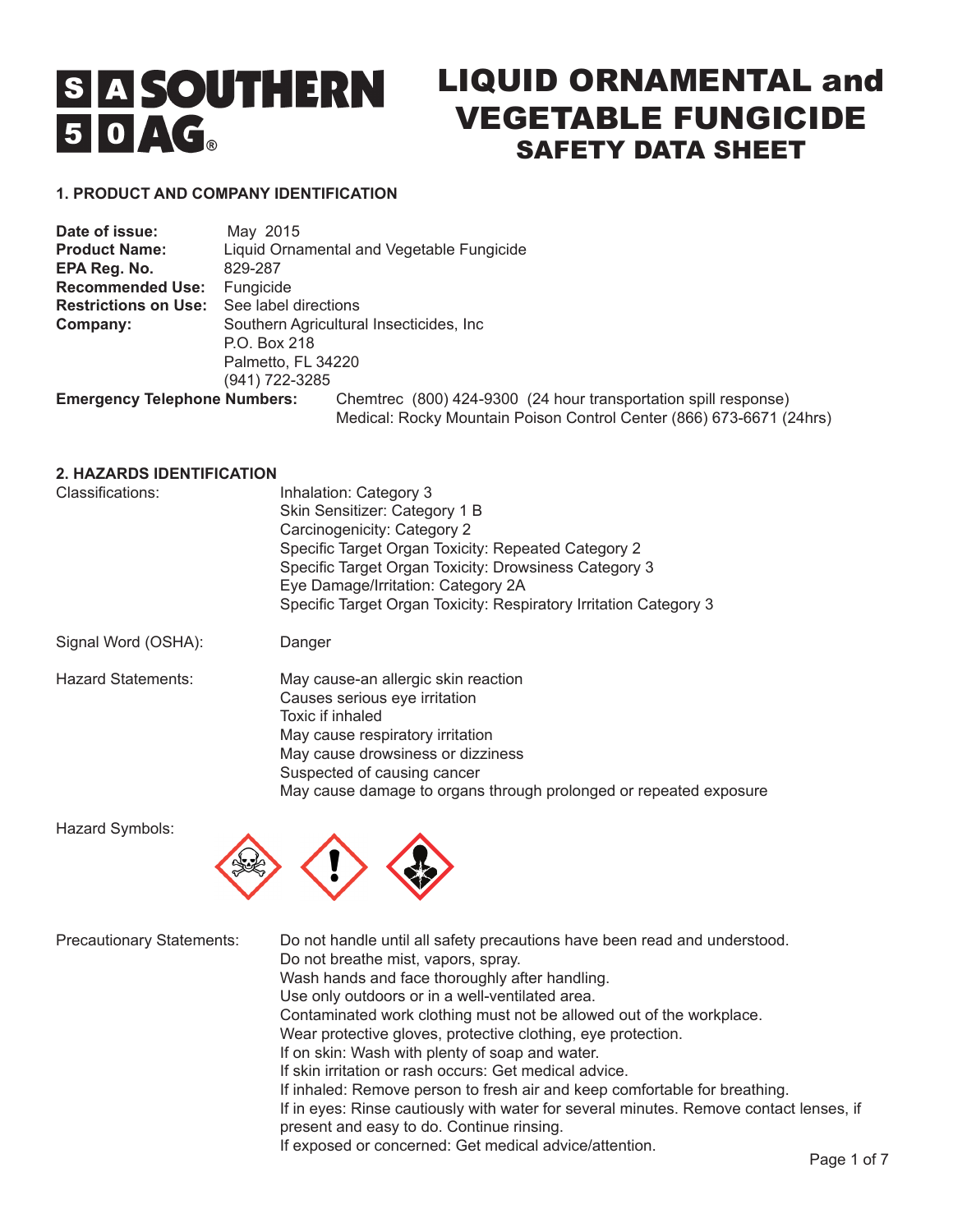If eye irritation persists: Get medical advice. Call a poison center, doctor or Syngenta if you feel unwell. See Section 4 First Aid Measures. Wash contaminated clothing before reuse. Store locked up. Dispose of contents and container in accordance with local regulations.

Other Hazard Statements: None

# **3. COMPOSITION/INFORMATION ON INGREDIENTS**

| <b>Chemical Name</b>                                                                                         | <b>Common Name</b> | <b>CAS Number</b> | <b>Concentration</b> |
|--------------------------------------------------------------------------------------------------------------|--------------------|-------------------|----------------------|
| Tetrachloroisophthalonitrile                                                                                 | Chlorothalonil     | 1897-45-6         | 12.5%                |
| 1,2-Propanediol                                                                                              | Propylene Glycol   | $57 - 55 - 6$     | $< 4\%$              |
| Other ingredients                                                                                            |                    |                   | <b>Trade Secret</b>  |
| Ingredients not precisely identified are proprietary or non-hazardous. Values are not product specifications |                    |                   |                      |

#### **4. FIRST AID MEASURES**

Have the product container, label or Safety Data Sheet with you when calling a poison contol center or doctor, or going for treatment.

- Ingestion: If swallowed: Call a poison control center or doctor immediately for treatment advice. Have the person sip a glass of water if able to swallow. Do not induce vomiting unless told to do so by a poison control center or doctor. Do not give anything by mouth to an unconscious person.
- Eye Contact: If in eyes: Hold eye open and rinse slowly and gently with water for 15-20 minutes. Remove contact lenses, if present, after 5 minutes, then continue rinsing eye. Call a poison control center or doctor for treatment advice.
- Skin Contact: If on skin or clothing: Take off contaminated clothing. Rinse skin immediately with plenty of water for 15- 20 minutes. Call a poison control center or doctor for treatment advice.
- Inhalation: If inhaled: Move person to fresh air. If person is not breathing, call 911 or an ambulance, then give artificial respiration, preferably mouth-to-mouth if possible. Call a poison control center or doctor for further treatment advice.

Most important symptoms/effects:

Eye irritation Allergic skin reaction Drowsiness or dizziness

Respiratory irritation

Indication of immediate medical attention and special treatment needed:

There is no specific antidote if this product is ingested.

Treat symptomatically.

Persons suffering a temporary allergic reaction may respond to treatment with antihistamines or steroid creams and/or systemic steroids.

# **5. FIRE FIGHTING MEASURES**

Suitable (and unsuitable) extinguishing media: Use dry chemical, foam or C02 extinguishing media. If water is used to fight fire, dike and collect runoff.

Specific Hazards:

May decompose under fire condition emitting gases and vapors (i.e. hydrogen chloride) which may be toxic and irritating to the respiratory tract.

Special protective equipment and precautions for firefighters:

Wear full protective clothing and self-contained breathing apparatus. Evacuate nonessential perscnnel'from the area to prevent human exposure to fire, smoke, fumes or products of combustion.

#### **6. ACCIDENTAL RELEASE MEASURES**

Personal precautions, protective equipment, and emergency procedures: Page 2 of 7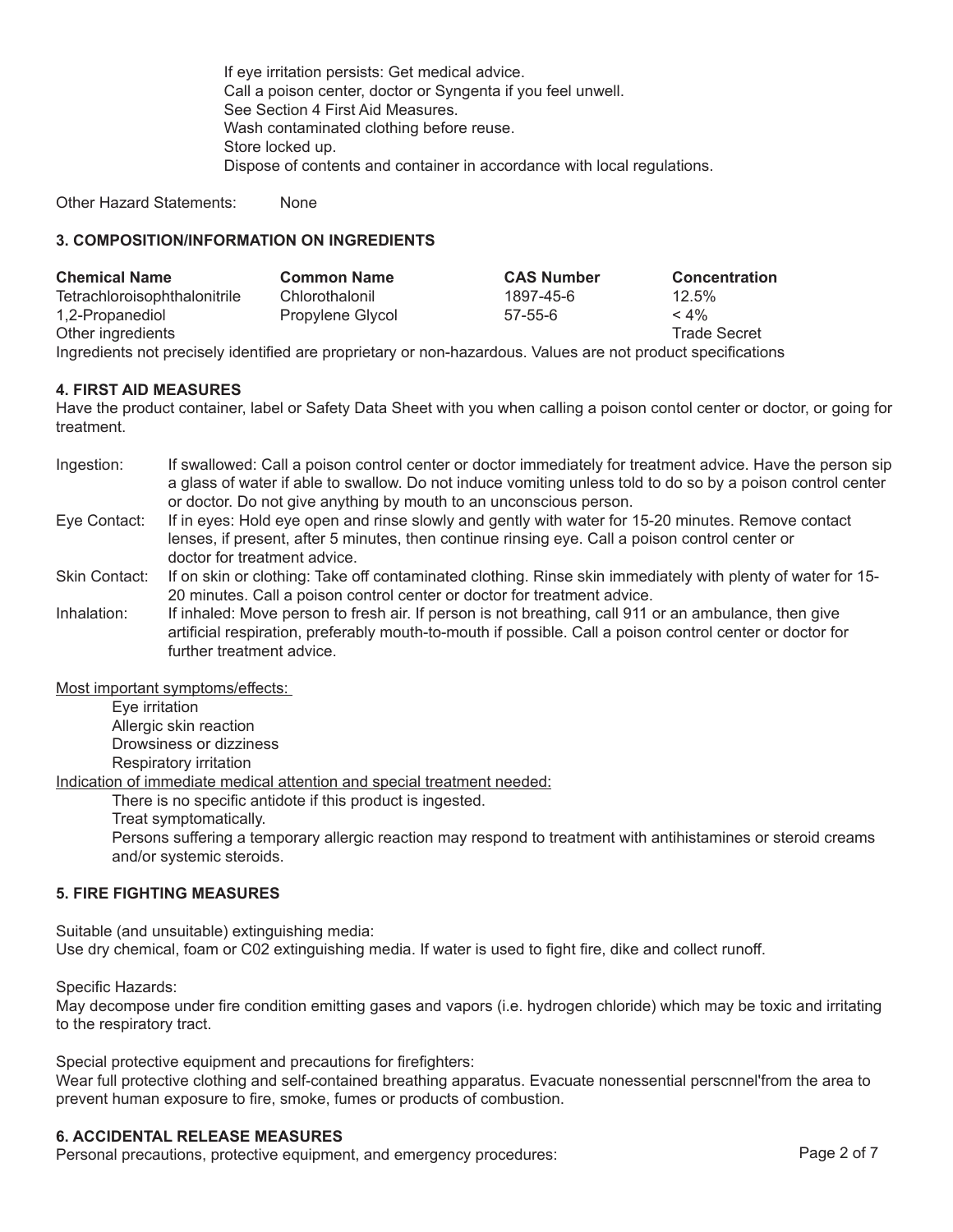Follow exposure controls/personal protection outlined in Section 8.

Methods and materials for containment and cleaning up:

Control the spill at its source. Contain the spill to prevent from spreading or contaminating soil or from entering sewage and drainage systems or any body of water. Clean up spills immediately, observing precautions outlined in Section 8. Cover entire spill with absorbing material and place into compatible disposal container. Scrub area with hard water detergent (e.g. commercial products such as Tide, Joy, Spic and Span). Pick up wash liquid with additional absorbent and place into compatible disposal container. Once all material is cleaned up and placed in a disposal container, seal container and arrange for disposition.

#### **7. HANDLING AND STORAGE**

Precautions for safe handling:

Store the material in a well-ventilated, secure area out of reach of children and domestic animals. Do not store food, beverages or tobacco products in the storage area. Prevent eating, drinking, tobacco use, and cosmetic application in areas

where there is a potential for exposure to the material. Wash thoroughly with soap and water after handling.

Conditions for safe storage, including any incompatibilities: Store locked up.

#### **8. EXPOSURE CONTROLS/PERSONAL PROTECTION**

THE FOLLOWING RECOMMENDATIONS FOR EXPOSURE CONTROLS/PERSONAL PROTECTION ARE INTENDED FOR THE MANUFACTURE, FORMULATION AND PACKAGING OF THIS PRODUCT.

FOR COMMERCIAL APPLICATIONS AND/OR RESIDENTIAL APPLICATIONS CONSULT THE PRODUCT LABEL.

#### **Occupational Exposure Limits:**

| <b>Chemical Name</b> | <b>OSHA PEL</b> | <b>ACGIH TLV</b> | <b>Other</b>    | Source         |
|----------------------|-----------------|------------------|-----------------|----------------|
| Propylene Glycol     | Not Established | Not Established  | 10 rng/m" TWA   | AIHA           |
| Chlorothalonil       | Not Established | Not Established  | 0.1 rng/rn" TWA | Syngenta       |
| Other ingredients    | Not Applicable  | Not Applicable   | Not Applicable  | Not Applicable |

Appropriate engineering controls:

Use effective engineering controls to comply with occupational exposure limits (if applicable).

#### **Individual protection measures:**

Ingestion:

Prevent eating, drinking, tobacco usage and cosmetic application in areas where there is a potential for exposure to the material. Wash thoroughly with soap and water after handling.

Eye Contact:

Where eye contact is likely, use chemical splash goggles. Facilities storing or utilizing this material should be equipped with an eyewash facility and a safety shower.

#### Skin Contact:

Where contact is likely, wear chemical-resistant gloves (such as barrier laminate, butyl rubber, nitrile rubber, neoprene rubber, polyvinyl chloride [PVC] or Viton), coveralls, socks and chemical-resistant footwear. Inhalation:

A respirator is not normally required when handling this substance. Use effective engineering controls to comply with occupational exposure limits.

In case of emergency spills, use a NIOSH approved respirator with any N, R, P or HE filter.

#### **9. PHYSICAL AND CHEMICAL PROPERTIES**

Appearance: Light gray liquid Odor: Slight Page 3 of 7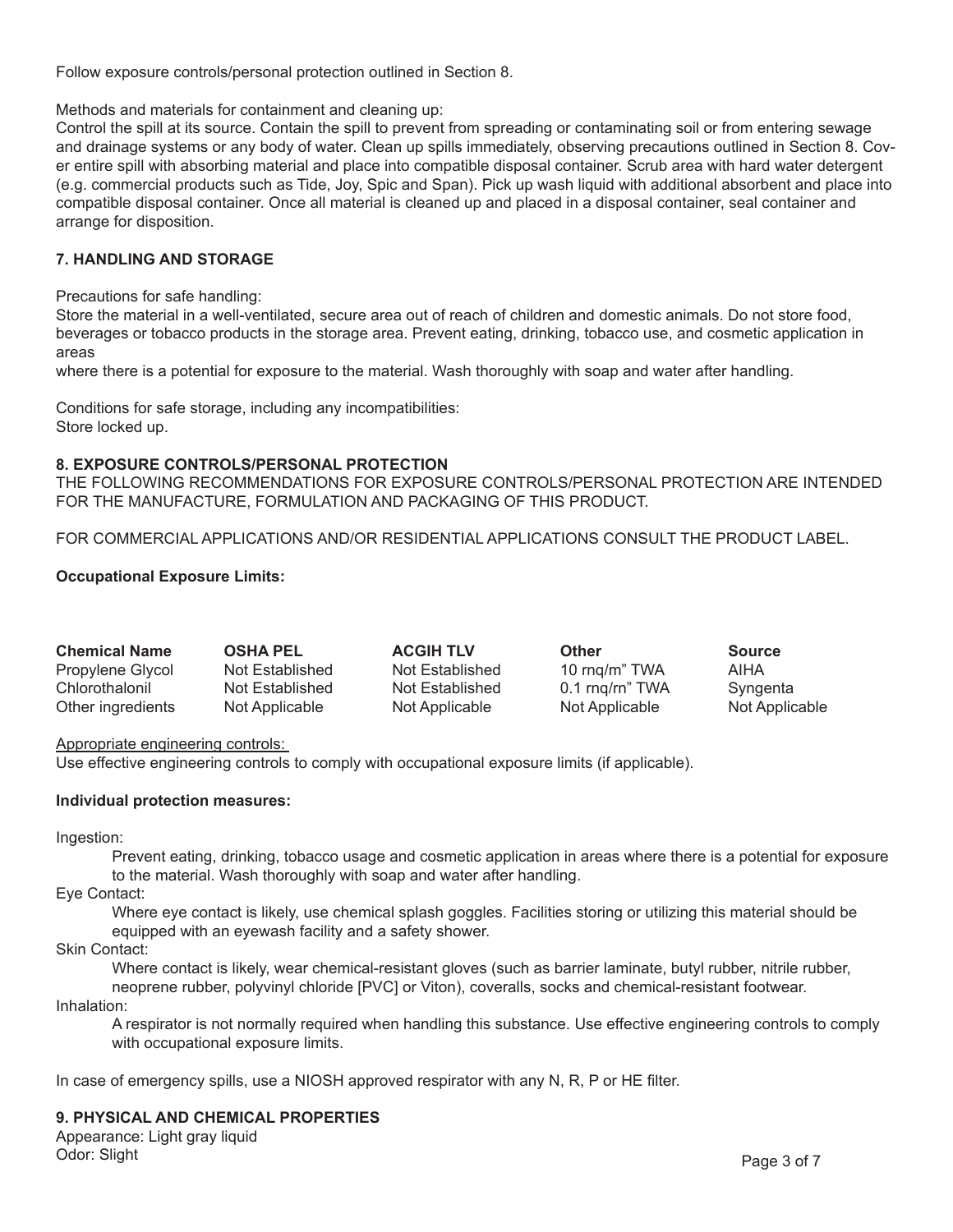| Odor Threshold:                         | Not Available                                                                                      |
|-----------------------------------------|----------------------------------------------------------------------------------------------------|
| pH:                                     | 6.1                                                                                                |
| Melting point/freezing point:           | Not Applicable                                                                                     |
|                                         | Initial boiling point and boiling range: 760 mm Hg: >100OC (Lowest boiling component)              |
| Flash Point (Test Method):              | Not Applicable                                                                                     |
| Flammable Limits (in Air):              | Non combustible                                                                                    |
| Flammability:                           | Not Applicable                                                                                     |
|                                         | Vapor Pressure: Chlorothalonil 0.00000057mmHg @ 7rF (25°C) Product: Approximately 23 mm Hg @ 25o C |
| Vapor Density:                          | Not Available                                                                                      |
| <b>Relative Density:</b>                | 1.34 glml (water = 1)                                                                              |
|                                         | Solubility (ies): Chlorothalonil 0.81 mg/l @ 77° F (25°C) Product: Dispersible in water            |
| Partition coefficient: n-octanollwater: | Not Available                                                                                      |
| Autoignition Temperature:               | Not Applicable                                                                                     |
| Decomposition Temperature:              | Not Available                                                                                      |
| Viscosity:                              | Not Available                                                                                      |
| Other:                                  | <b>None</b>                                                                                        |

# **10. STABILITY AND REACTIVITY**

| Reactivity:                         | Not reactive.                                   |
|-------------------------------------|-------------------------------------------------|
| Chemical stability:                 | Stable under normal use and storage conditions. |
| Possibility of hazardous reactions: | Material is not known to polymerize.            |
| Conditions to Avoid:                | None known.                                     |
| Incompatible materials:             | None known.                                     |
| Hazardous Decomposition Products:   | None known.                                     |

# **11. TOXICOLOGICAL INFORMATION**

Health effects information

Likely routes of exposure: Dermal, Inhalation Symptoms of exposure: Eye irritation, Drowsiness or dizziness, Respiratory irritation Delayed, immediate and chronic effects of exposure: Possible carcinogenicity, Eye irritation, Allergic skin reaction, Drowsiness or dizziness, Respiratory system effects

Data submitted in this part was determined from similar mixtures containing four times the active ingredient. No revision for the reduction in concentration has been applied to the data as given.

| Ingestion:                 | Oral (LD50 Rat):               | 9000 mg/kg body weight       |
|----------------------------|--------------------------------|------------------------------|
| Dermal:                    | Dermal (LD50 Rat)              | > 2000 mg/kg body weight     |
| Inhalation:                | Inhalation (LC50 Rat)          | $> 0.704$ mg/l air - 4 hours |
| Eye Contact:               | Moderately Irritating (Rabbit) |                              |
| Skin Contact:              | Mildly Irritating (Rabbit)     |                              |
| <b>Skin Sensitization:</b> | A skin sensitizer.             |                              |

#### ReproductivelDevelopmental Effects

Chlorothalonil: Did not show reproductive toxicity effects in animal experiments. Did not show teratogenic effects in animal experiments.

#### Chronic/Subchronic Toxicity Studies

Chlorothalonil: In dogs, 1 year administration caused a significant decrease in body weight gain and increases in absolute liver and kidney weights.

Neurotoxicity: No evidence in regulatory studies.

#### **Carcinogenicity**

Chlorothalonil: Chlorothalonil causes kidney tumors in rats and mice via a nongentoxic mode of action secondary to target organ toxicity.

Did not show mutagenic effects in animal experiments.

IARC identifies chlorothalonil as a 28 carcinogen (possibly carcinogenic to humans). Page 4 of 7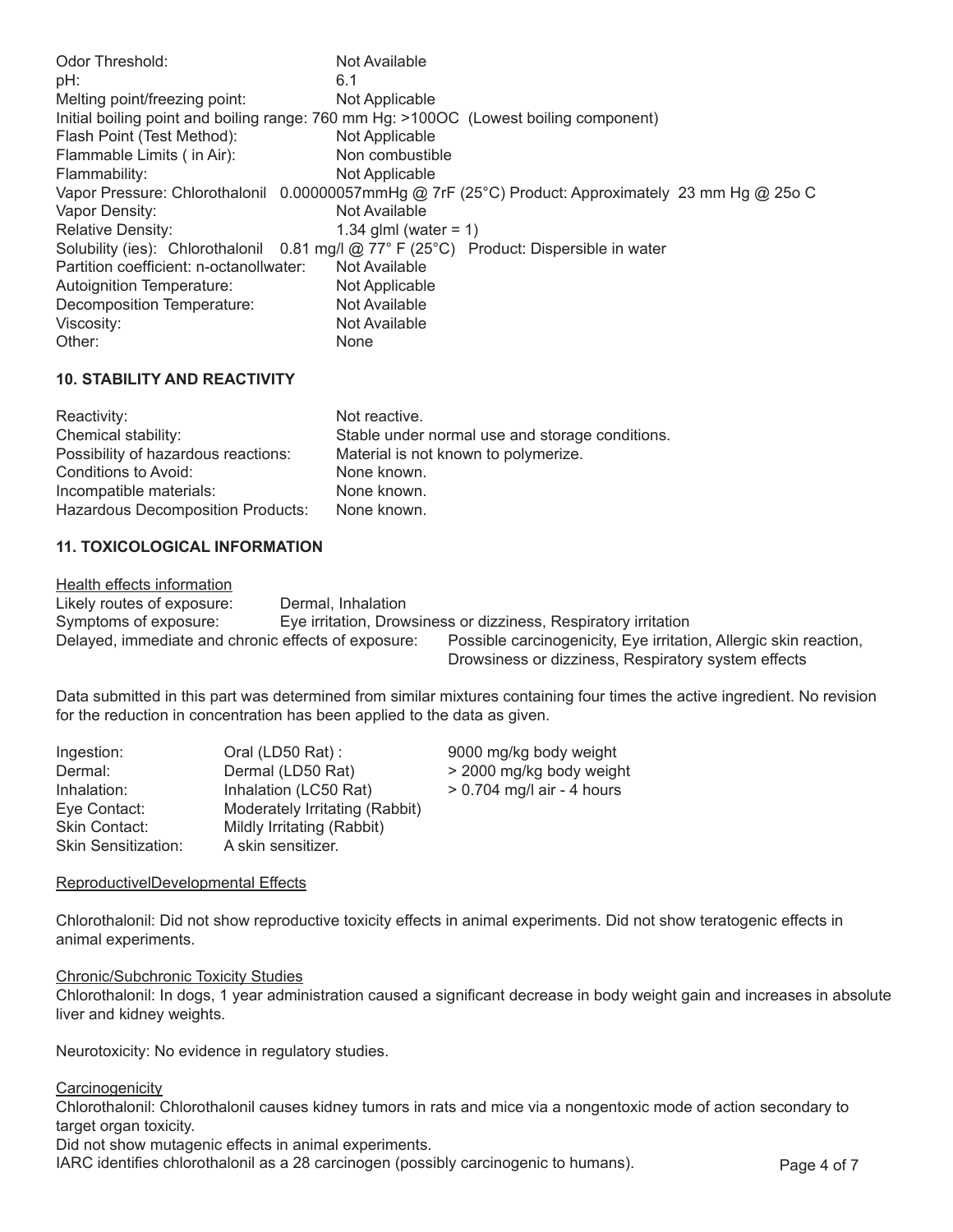| Chemical Name                | NTP/IARC/OSHA Carcinogen |
|------------------------------|--------------------------|
| 1,2-Propanediol              | No.                      |
| Tetrachloroisophthalonitrile | IARC Group 2B            |

#### Other Toxicity Information

Studies on rats and mice have suggested that technical chlorothalonil (97), when fed at high levels in the diet, may have oncogenic potential to these laboratory animals. However, neither chlorothalonil nor its metabolites interact with DNA and thus are not mutagenic. Tumor formation has been related to a non-genotoxic mechanism of action for which threshold levels have been established in rats and mice. Comprehensive dietary and worker exposure studies have shown exposure levels for humans to be well below these threshold levels. In addition, surveillance of chlorothalonil plant workers for over twenty years has not demonstrated any increase in oncogenic potential to humans.

#### Additional Toxicity Information:

May cause irritation of the gastrointestinal tract following ingestion of large amounts.

Mildly irritating to skin. Material rarely causes an allergic reaction.

May be irritating to the respiratory tract. This is rarely observed.

Material is not readily absorbed through intact skin.

#### Toxicity of Other Components

#### Propylene Glycol

Reported to cause central nervous system depression (anesthesia, dizziness, confusion), headache and nausea. Also, eye irritation may occur with lacrimation but no residual discomfort or injury. Prolonged contact to skin may cause mild to moderate irritation and possible allergic reactions. Chronic dietary exposure caused kidney and liver injury in experimental animals.

## Target Organs

Active Ingredients

| Chlorothalonil:   | Lung, kidney       |
|-------------------|--------------------|
| Inert Ingredients | Not Applicable     |
| Propylene Glycol: | CNS, kidney, liver |

# **12. ECOLOGICAL INFORMATION**

#### Eco-Acute Toxicity

Chlorothalonil: Green Algae 5-day EC50 190 ppb

Bird (Mallard Duck) LD50 Oral > 4640 mg/kg Invertebrate (Water Flea) 48-hour EC50 70 ppb Fish (Rainbow Trout) 96-hour LC50 47 ppb

# Environmental Fate

Chlorothalonil:

The information presented here is for the active ingredient, chlorothalonil. Low bioaccumulation potential. Not persistent in soil or water. Low mobility in soil. Sinks in water (after 24 h).

# **13. DISPOSAL CONSIDERATIONS**

#### Disposal:

Do not reuse product containers. Dispose of contents/container in accordance with local regulation. Pesticide wastes are acutely hazardous. Improper disposal of excess pesticide or rinsate is a violation of Federal law. If the wastes cannot be disposed of by use or according to label instructions, contact your State Pesticide or Environmental Control Agency, or the Hazardous Waste representative at the nearest EPA Regional Office for guidance. Page 5 of 7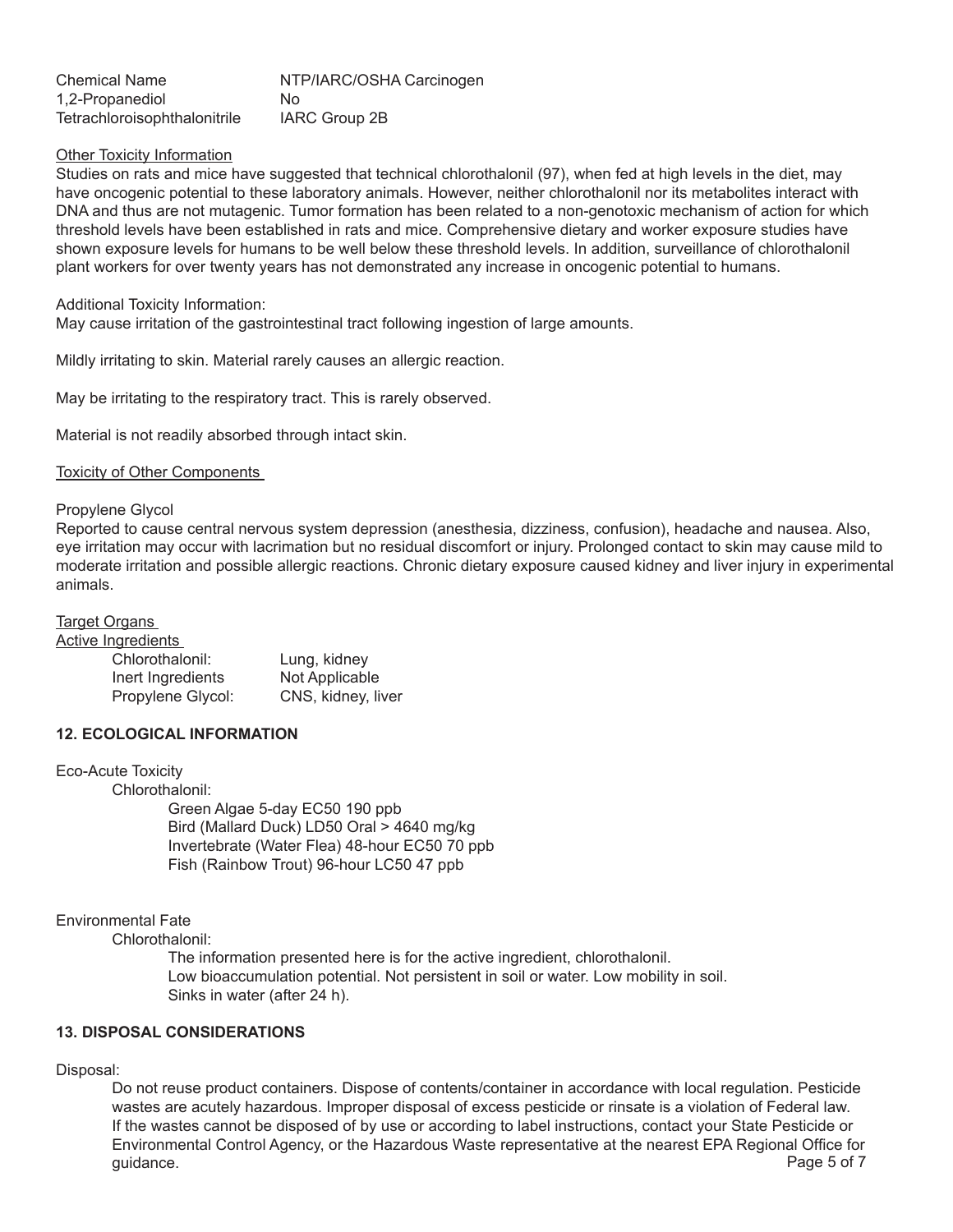#### **14. TRANSPORT INFORMATION**

| <b>DOT Classification</b>                                                                                       |                                                                                                                               |
|-----------------------------------------------------------------------------------------------------------------|-------------------------------------------------------------------------------------------------------------------------------|
| Ground Transport - NAFTA                                                                                        |                                                                                                                               |
| Non-Bulk:                                                                                                       | Not regulated                                                                                                                 |
| Tank Truck:                                                                                                     |                                                                                                                               |
| Proper Shipping Name:                                                                                           | Environmentally Hazardous Substance, Liquid, N.O.S. (Chlorothalonil), Marine<br>Pollutant                                     |
| Hazard Class or Division:                                                                                       | Class 9                                                                                                                       |
| Identification Number:                                                                                          | <b>UN 3082</b>                                                                                                                |
| Packing Group:                                                                                                  | <b>PG III</b>                                                                                                                 |
| Water Transport - International<br>Proper Shipping Name:<br>Hazard Class or Division:<br>Identification Number: | Environmentally Hazardous Substance, Liquid, N.O.S. (Chlorothalonil), Marine<br><b>Pollutant</b><br>Class 9<br><b>UN 3082</b> |
| Packing Group:                                                                                                  | <b>PG III</b>                                                                                                                 |
| Air Transport<br>Proper Shipping Name:<br>Hazard Class or Division:<br>Identification Number:                   | Environmentally Hazardous Substance, Liquid, N.O.S. (Chlorothalonil)<br>Class 9<br><b>UN 3082</b>                             |
| Packing Group:                                                                                                  | <b>PG III</b>                                                                                                                 |
|                                                                                                                 |                                                                                                                               |

# **15. REGULATORY INFORMATION**

This chemical is a pesticide product registered by the Environmental Protection Agency and is subject to certain labeling requirements under federal pesticide law. These requirements differ from the classification criteria and hazard information required for safety data sheets, and for workplace labels of non-pesticide chemicals. Following is the hazard information as required on the pesticide label:

Caution: Harmful if swallowed, absorbed through skin, or inhaled. Causes moderate eye irritation. Avoid contact with skin, eyes, or clothing. Avoid breathing spray mist. Prolonged or frequently repeated skin contact may cause allergic reactions in some individuals.

| EPCRA Section 311/312 Hazard Classes: | Acute Health Hazard                     |
|---------------------------------------|-----------------------------------------|
|                                       | Chronic Health Hazard                   |
| Section 313 Toxic Chemicals:          | Chlorothalonll 54.0 (CAS No. 1897-45-6) |

California Proposition 65:

This product contains a chemical known to the State of California to cause cancer.

| CERCLAISARA 304 Reportable Quantity (RQ):         | <b>None</b>                        |
|---------------------------------------------------|------------------------------------|
| RCRA Hazardous Waste Classification (40 CFR 261): | Not Applicable                     |
| TSCA Status:                                      | Exempt from TSCA, subject to FIFRA |

#### **16. OTHER INFORMATION**

| <b>NFPA Hazard Ratings</b> |  | <b>HMIS Hazard Ratings</b> |  |
|----------------------------|--|----------------------------|--|
| Health:                    |  | Health:                    |  |
| Flammability:              |  | Flammability:              |  |
| Instability:               |  | Reactivity:                |  |

EPA Registration Number(s): 829-287

|        | Minimal  |
|--------|----------|
|        | Slight   |
| 2<br>3 | Moderate |
|        | Serious  |
|        | Extreme  |
|        | Chronic  |